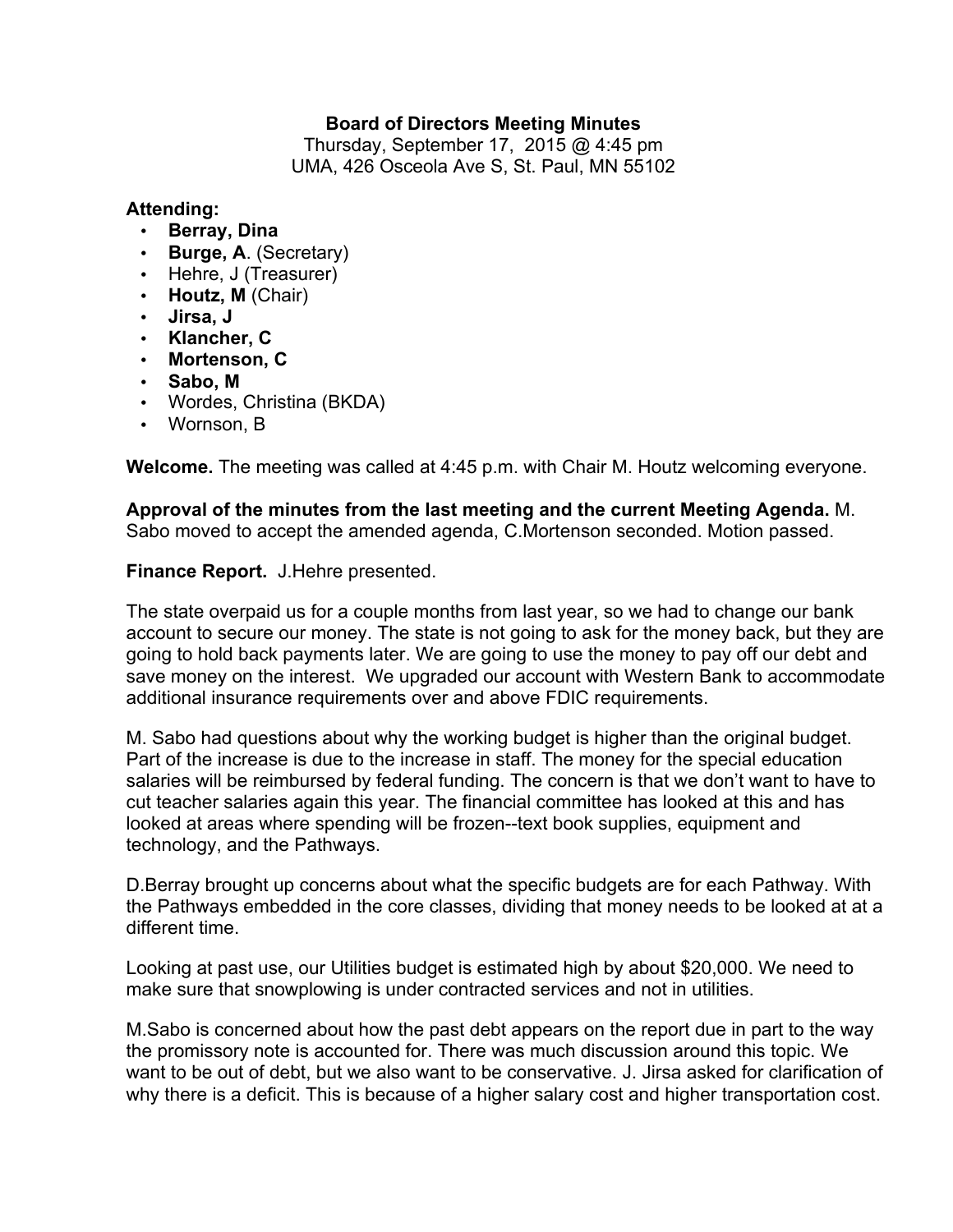The other issue is that there are only 8 students that actually enrolled in the 9th grade for this year. There is a concern about having such a small 9th grade, because it is affecting the size of the eighth grade classes. There is also a concern about next year for the high school when we pass on our 8th graders into high school. We know that some students are leaving for various reasons, but some are planning to be here throughout their high school career. A committee is going to be formed to look at the future of the UMA high school, consisting of parents, high school teachers, colleges representatives, etc. Barb is going to find the resource about Innovative High Schools. We need to make a realistic plan on what is necessary to make a viable high school. This committee will meet and come back to the board by the October meeting with preliminary information, and monthly check ins until the first of the year. M. Houtz motioned to establish the committee to study the viability of the high school program. J.Jirsa seconded. Motion passed.

M. Sabo motioned to accept the report. C.Klancher seconded. Motion passed.

**Facilities Report.** John Hehre and Barb Wornson presented.

Currently, the St. James building is being used as a day care. The owner is willing to do it for the commitment of a 5 year lease. It would be feasible for a middle school and would be close to the current site.

Building 17 at the barracks is still an option. We are waiting to hear back from the Fort.

There is also the possibility of buying some land and building something. We need to look into the financing possibilities of that. Diminium is a company who is looking at the buildings on the upper post, and we are planning to start discussions with them about what their plans are and if we can fit into them.

## **Director's Report**. Barb Wornson presented.

- Enrollment Update--Total enrollment is 279--65 sixth grade, 74 seventh grade, 111 eighth grade, 8 ninth grade, 22 eleventh grade
- Board Training--December 5th the new board members will attend training
- Development position--Chris Mortenson would like to work on getting donations to fund a position for a development position. This person would create a development office and raise enough money in order to continue the office. The board agreed with the go ahead.
- Planning for Board Elections--We need to hold elections this year, since we are in our third year of operation. During a time when school is in session--one parent, one licensed teacher, one interested community member with a minimum of five members. Our By Laws need to be changed to reflect this. Barb will contact someone who is on retainer who can edit this for us. There was discussion around the make up of the board, and how many of those members should be teachers.
- Annual Assurances--Barb handed them out for everyone to sign
- IQS Scoreboard--was sent to the board members. It is being worked on currently.